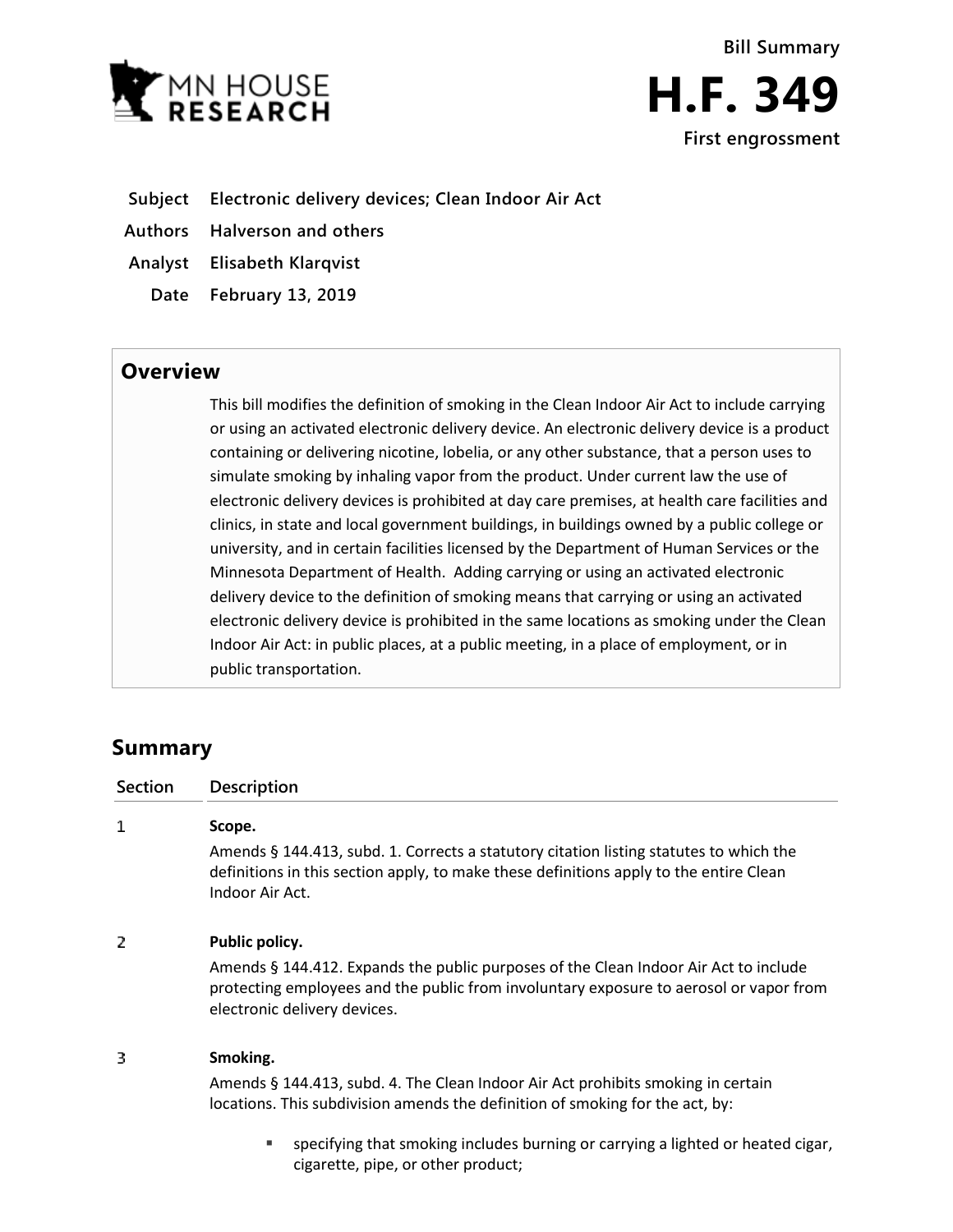### **Section Description**

- specifying that a lighted or heated product may contain, be made from, or be derived from nicotine, tobacco, marijuana, or another plant; and
- specifying that smoking includes carrying or using an activated electronic delivery device.

#### 4 **Day care premises.**

Amends § 144.414, subd. 2. Strikes language that includes the use of electronic delivery devices in the definition of smoking for purposes of prohibiting smoking in day care premises. (This language is no longer needed since another section adds the use of electronic delivery devices to the definition of smoking for the entire act.)

#### 5 **Health care facilities and clinics.**

Amends § 144.414, subd. 3. Strikes language that includes the use of electronic delivery devices in the definition of smoking for purposes of prohibiting smoking in health care facilities and clinics. (This language is no longer needed since another section adds the use of electronic delivery devices to the definition of smoking for the entire act.)

#### 6 **Responsibilities of proprietors.**

Amends § 144.416. In a section establishing responsibilities under the Clean Indoor Air Act for proprietors of public places, public transportation, places of employment, and public meetings, provides that the act does not prohibit a proprietor or other person or entity in charge from taking more stringent measures to protect individuals from involuntary exposure to aerosol or vapor from electronic delivery devices.

#### 7 **Tobacco products prohibited in public schools.**

Amends § 144.4165. In a section prohibiting the use or ingestion of tobacco products at public schools and preventing persons under 18 from possessing these items, modifies the prohibited conduct related to electronic delivery devices to conform with the terms added to the definition of smoking (the new language provides that no person shall carry or use an activated electronic delivery device).

#### 8 **Local government ordinances.**

Amends § 144.417, subd. 4. In a subdivision governing authority of local governments under the Clean Indoor Air Act, provides that the act does not prohibit a local government from enacting more stringent measures to protect individuals from involuntary exposure to aerosol or vapor from electronic delivery devices.